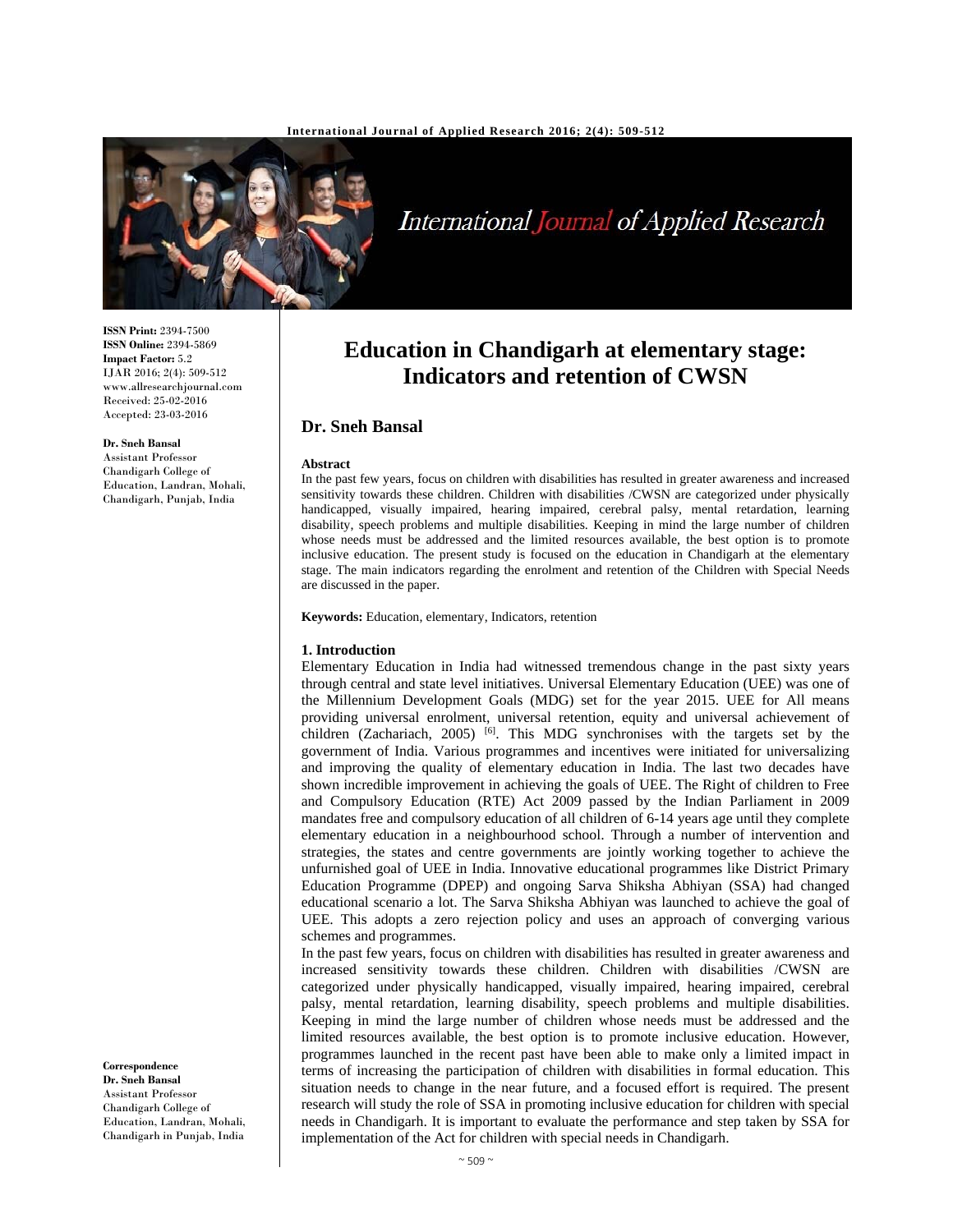In India, disability remains a welfare issue and is not seen as a development issue. This is evident from the fact that disability is under the Ministry of Social Justice and Empowerment (formerly the Ministry of Social Welfare) and not under the Ministry of Human Resource Development. Education of children with special needs is a relatively new concept and requires a great deal of technical expertise to deal with the needs of children having different kinds of impairments. Hence, it is a dire necessity of the hour to know the status of implementation of RTE on education of children with special needs. It is important to remember about 90% Indian children are still serviced by government or government aided institutions Hence, India's future is still being shaped in poor classrooms in government funded schools at the hands of government recruited teachers. Attention needs to be focussed here (Mukhopadhyay, 2013)<sup>[2]</sup>. For better development and growth of child, quality education is most important aspect. Unfortunately, too many children in the world today grow up without this chance, because they are deprived of their basic right to even attend primary schools. The RTE Act became effective on 1 April 2010, and has a mandate to achieve targets including 100% enrolment, training untrained teachers in 1.3 million schools and better infrastructure ranging from classrooms to toilets and playgrounds by 31 March. As per analysis of DISE it has been found that boys outnumber girls both at the Primary and Upper Primary levels of education. Further analysis of state specific Gender Parity Index also showed that Chandigarh is a little low in Primary enrolment, indicating that the goal of UPE in these states is not likely to be realised unless all remaining girls are brought under the education system.

The current survey by National University of Educational Planning and Administration (NUEPA) based on the DISE data, in Chandigarh the Composite Educational Development Index of primary and upper primary level of year 2012-13 had fallen to 0.597 with rank 17 which was 0.622 with rank 10 in year 2011-12. This fact brings out the status of inclusive education as it highlights that, even though disabled children enrol at the primary school, they dropout sooner or later and this trend is much more among girls. As a result UEE is able to more or less achieve the enrolment of disabled children, but not retention and achievement. Large amount of money have been allotted for education by the Government of India. Finance minister P. Chidambaram proposed that of the total education outlay, the flagship scheme Sarva Shiksha Abhiyan (SSA) was allocated Rs.27,258 crore for implementing the Right to Education Act that promises education to all children in the 6-14 age group. The previous Union budget for 2012-13 had pegged an outlay of Rs.61, 427 crore for education, including Rs.25,555 crore for SSA. Inspite of this huge allocation, there is paucity of data about the performance of the programme. The present research will study the scenario of inclusive education in the state of Chandigarh keeping in view the Government efforts for Universalizing the Elementary Education in the state.

# **What does NCFSE 2000, NCF 2005, RTE 2009 and NCERT Position Paper Say?**

The National Curriculum Framework for School Education (NCERT, 2000) has recommended inclusive schools for learners with special educational needs by making

appropriate modifications in the content, presentation and transaction strategies, preparing teachers and developing learning friendly evaluation procedures.

The National Curriculum Framework for School Education (NCFSE) (2000), brought out by the NCERT, recommended inclusive schools for all without specific reference to pupils with SEN as a way of providing quality education to all learners.

The National Curriculum Framework 2005 speaks as below: "For teaching to serve as a means of strengthening our democratic way of life, it must respond to the presence of first generation school-goers, whose retention is imperative owing to the Constitutional amendment that has made elementary education a fundamental right of every child. Ensuring health, nutrition and an inclusive school environment empowering all children in their learning, across differences of caste, religion, gender, and disability is enjoined upon us by the Constitutional amendment."

As far as children with special needs are concerned, the Office of the Chief Commissioner of Persons with Disabilities stated that not more than 4% of children with disabilities have access to education. Despite of the efforts, many children with disabilities are still denied access to education. It is believed that not more than 2-3 per cent of children with disabilities have access to education (Draft National Policy on Special Education 2002).The Rehabilitation Council of India estimates that 30 million disabled children are in need of education; it aims to educate 10 per cent of all disabled children by 2020. As under Children with Special Educational Needs 29.57 lakh children identified while only 24.77 lakh could enrol in schools in 2009-10, (MHRD 2009-10). Children with Special Needs (CWSN) are subjected to negligence, segregation, deprivation and discrimination because of physical and mental characteristics, and the wide-scale negative social attitude towards them. Girls with disabilities suffer a double disadvantage. The targets of achieving gender parity in education are going to be impacted seriously over the next five years as significantly fewer girls are going to enter the system.The 2011 World Report on Disability indicates that female disability prevalence rate is 19.2 per cent whereas it is 12 per cent for men. Women and girls with disabilities are three times more likely to experience gender-based violence compared to non-disabled women (Fifth Session of the Conference of States Parties to the Convention, on the Rights of Persons with Disabilities, 2012). The question this reality raises is how education is addressing both learners and the community on the value of girls and in ensuring empowerment of girls with disabilities through education.

The key focal areas for inclusive education of CWSN in the 12th Plan are identification of 'hidden' CWSN, development of human resource for support services, and infrastructure and material support for inclusive education.

**Interventions Proposed In the 12th Plan:** In the 12th Plan the following interventions are made for universalizing access and retention:

- 1. In the 12th Plan the key thrust of SSA will be on inclusive education to children with special needs in general schools.
- 2. SSA will also support Special Training for school readiness of CWSN, education through open learning systems, and home schooling, wherever necessary,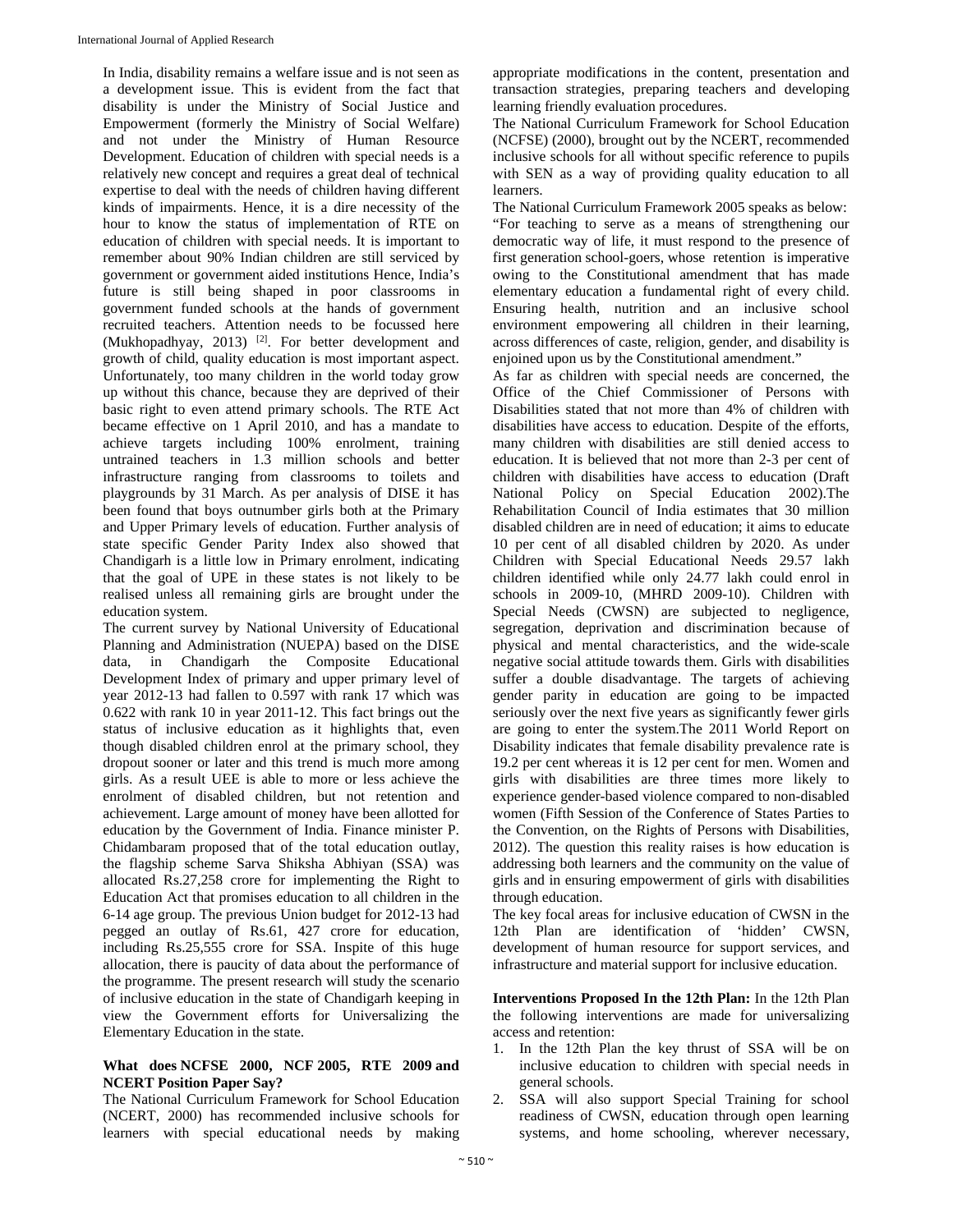community based rehabilitation (CBR) and vocational education. The involvement of Resource Institutions will be encouraged.

- 3. The following activities will form components of the programme:
- Identification of children with special needs.
- Educational placement in general school, school readiness programmes/ home based education
- Provision of aids and appliances, as needed
- Resource Teacher/ General Teacher Training
- Individualized educational plan
- Community mobilization, parental training, and peer sensitization.
- Involvement of NGO in CWSN related activities
- Engagement of resource teachers
- Engagement of volunteers/care-givers for severeprofound CWSN

The percentage of CWSN identified under SSA seems to be low, being only 1.54 % the total child population in comparison to Census 2001 data, wherein 2.1% of the population has been found to have some disability. The SRI-IMRB report (2005) estimates that 38 % of CWSN are out of school. Therefore adequate measures for identification of CWSN have to be taken up by training teachers, involving Primary Health Centres/ panchayats, community based organizations and NGOs. Data collection methods and parameters need to be evaluated and refined, so as to ensure complete and scientific data that can form the basis of planning and implementation, of provisions for all children identified.

## **Educational Indicators of Chandigarh, UT**

Chandigarh is known in the north India for its well developed and varied educational infrastructure. The city has well-built facility for primary, secondary and tertiary education and training in almost all spheres of learning. In fact, the city is a recognized hub of higher education in social science, arts, science, commerce, medicine, paramedical health care, engineering, fashion technology

etc. and attracts students not only from adjoining states but also from far away north-east. The higher educational standard of Chandigarh is reflected in the fact that in 2011around 86.43per cent of the total population of the UT was literate.

In this section, a variety of school and facility-related indicators of year 2012-13 and 2013-14 of Chandigarh has been highlighted which includes Total enrolment of children in Private and Government Schools of Chandigarh, Performance and Teachers related indicators.

## **a) Total Enrolment of Children (Source state report card, 2013-14)**

| <b>Table 1:</b> Total Enrolment of Children in year 2012-13 and 2013- |  |
|-----------------------------------------------------------------------|--|
| 14 in Private and Government Schools of Chandigarh                    |  |

| Year    | <b>Enrolment</b> (Total) | Private | Government |
|---------|--------------------------|---------|------------|
| 2012-13 | 1.58.892                 | 51,060  | 1.07.832   |
| 2013-14 | 1.61.185                 | 52973   | 1.08.212   |



Results in Table 1 and Fig. A show comparative data of total enrolment of children in year 2012-13 and 13-14 of private and government schools. An increase of 2239 in total enrolment with 1913 and 380 Increase in private and government school respectively.

# **b) Performance related indicators (Source state report card, 2013-14)**

**Table 2:** Performance related indicators of All Schools in Chandigarh of year 2012-13 and 2013-14

| Year    | App. Bv road | Plavground<br>∕ wall<br>Boundary |        | <b>Girls toilet</b> | <b>Boys toilet</b> | <b>Drinking water</b> | <b>MDM</b>          | Electricity | Ramu   |
|---------|--------------|----------------------------------|--------|---------------------|--------------------|-----------------------|---------------------|-------------|--------|
| 2012-13 | 100%         | 93.80%                           | 98.90% | 100%                | 100%               | 100%                  | $^{\Omega}$<br>3.2% | !00%        |        |
| 2013-14 | 100%         | $0.20\%$<br>۰ ۵۵                 | 99.50% | !00%                | 100%               | 100%                  | 100 %               | 100%        | 95.20% |

Table 2 data highlighting the performance related indicators of all Schools in Chandigarh showing an increase in all the indicators in the year 2013-14 than the year 2012-13.

#### **c) Teachers related indicators (Source DISE)**

**Table 3: S**howing Pupil Teacher ratio, student classroom ratio and Average teacher per school as per state elementary education report card 2013-13

| Year    | <b>PT</b> Ratio | <b>SD CR Ratio</b> | Average teacher per<br>school |  |  |  |
|---------|-----------------|--------------------|-------------------------------|--|--|--|
| 2012-13 |                 |                    | 40                            |  |  |  |
| 2013-14 |                 |                    |                               |  |  |  |

From the above table 1, 2 and 3 it have been cleared that the enrolment number, performance related indicators i.e. school approachability by road, Playground, boundary wall, Girls toilet, boys toilet, drinking water, mid day meal,

electricity and Ramp, Pupil Teacher ratio, student classroom ratio and Average teacher per school increased from year 2012-13 to 2013-14 indicating that a lot of efforts are being taken by the government to universalize the primary education.

## **Enrolment of Children with Special Needs (CWSN)**

In view of the constitutional commitment of providing free and compulsory education up to the age of 14 years irrespective of the abilities of children, SSA Chandigarh is striving hard to achieve this aim. Undeniably the Abhiyan extended various facilities to the children with special needs. A lot of emphasis is given to include and integrate children with special needs into the education system.

# **Sex and Grade Wise Enrolment of CWSN in Year 2012- 13 AND 13-14**

• CWSN (BOYS)